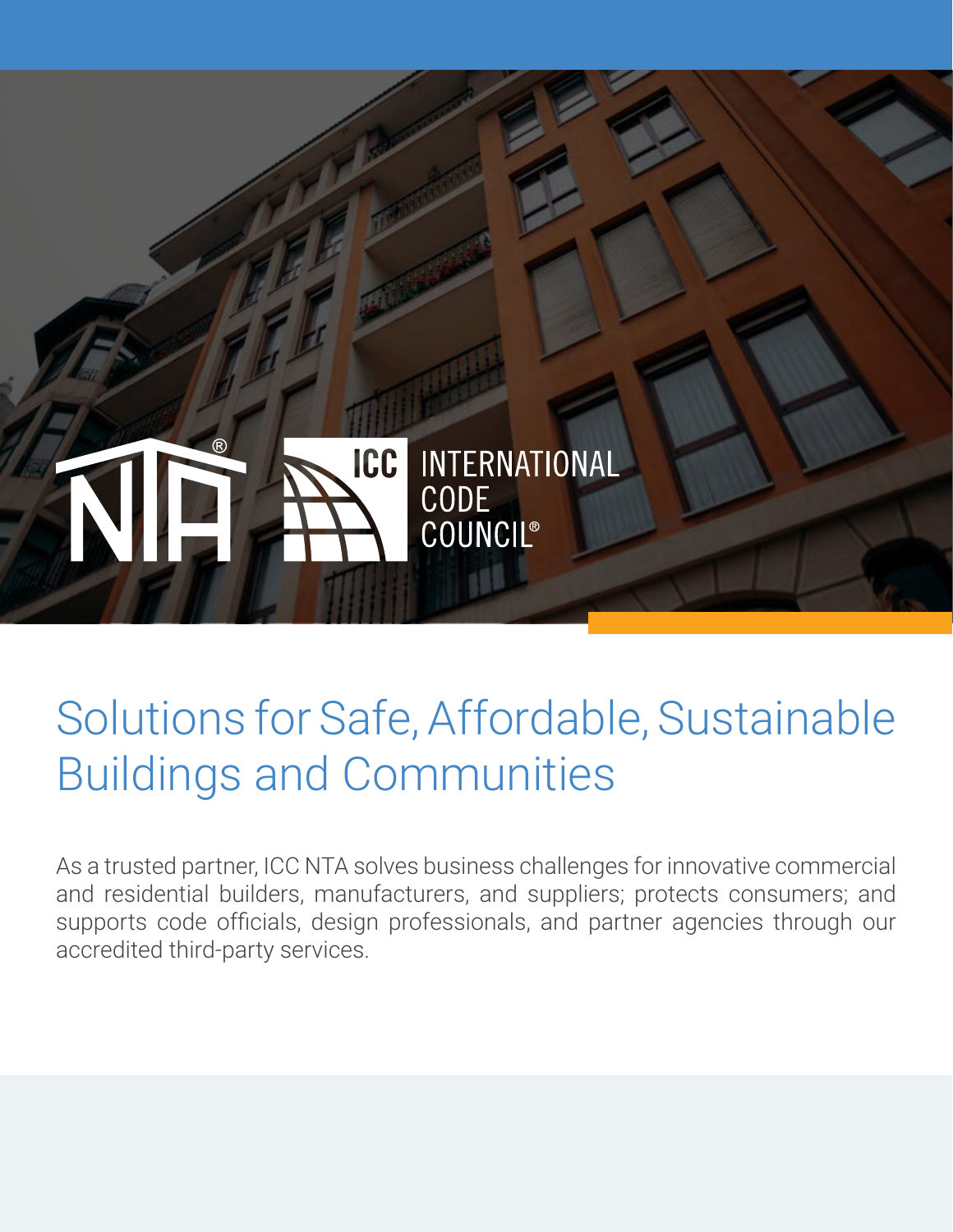

# BUILDING PRODUCTS Testing, Evaluation, Certification, and Inspection

ICC NTA provides a comprehensive single-source solution to help you demonstrate that your product conforms to a particular standard, criteria, or building code, instilling confidence in your product to perform as promised. With state-of-the-art testing facilities in Nappanee, IN, and Bryan, TX, ICC NTA offers a wide range of testing capabilities for a variety of building products.



### OFF-SITE CONSTRUCTION Plan Review, Engineering, and Inspection Services

With extensive knowledge in modular and off-site construction, ICC NTA is a leader in third-party plan review, engineering, and inspection services for prefabricated structures and structural assemblies. Our large global network of third-party inspectors enables us to assess in-plant quality control procedures to ensure the consistent quality of your product for code compliance.



# HUD SERVICES DAPIA & IPIA Services and Installation Inspections

ICC NTA is one of only five private companies approved by the Federal government to complete design approval and perform quality audits as a HUD-approved DAPIA and IPIA services provider for manufactured housing. Our staff uses state-of-the-art tools, like our custom-developed Online System, to complete your design and manual reviews effectively and efficiently. The result: less time waiting and more time building affordable, safe housing for your customers.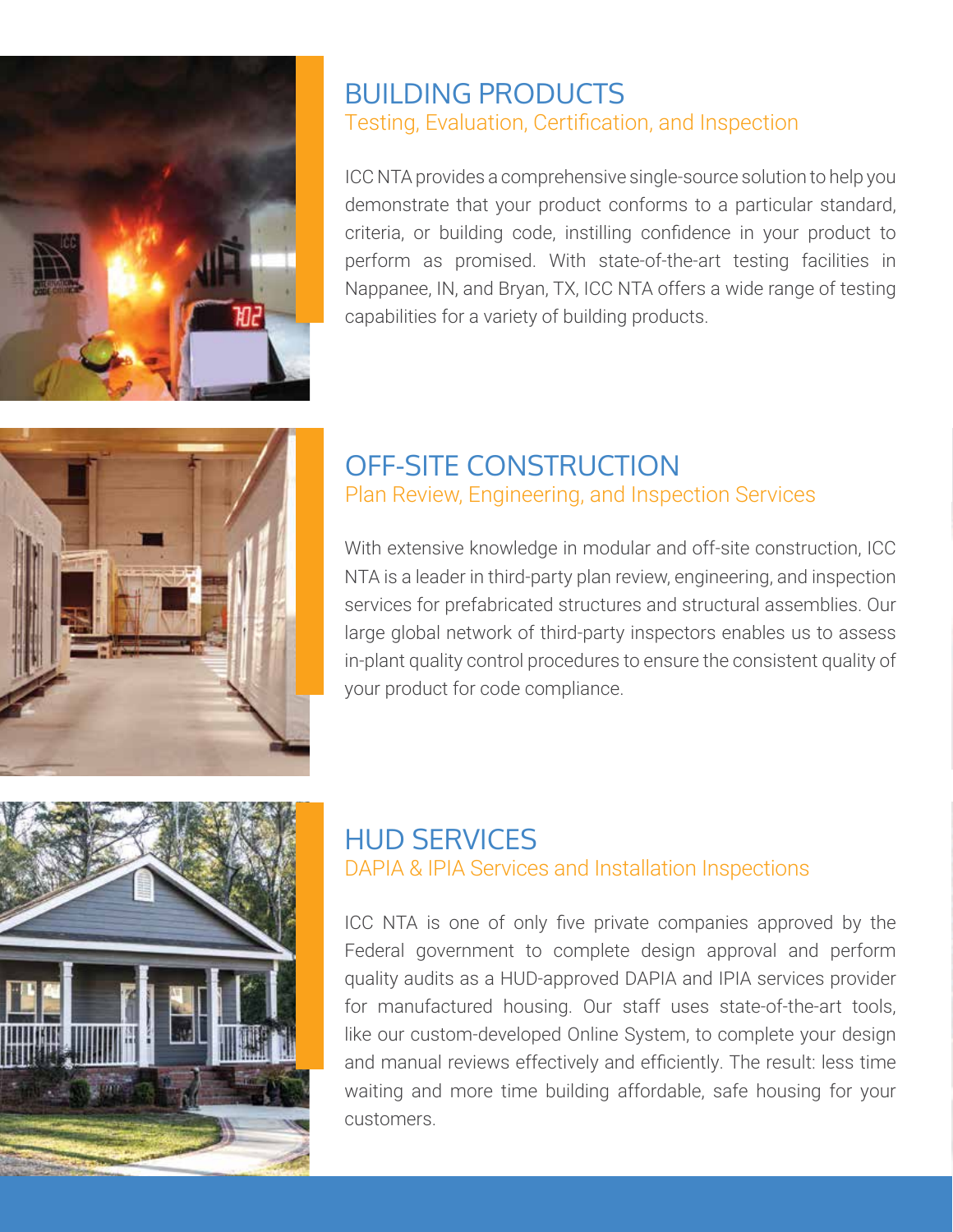

# PLAN REVIEW Flexible, Quick, and Experienced

Third-party plan review by ICC NTA helps to ensure off-site construction projects will meet or exceed requirements for quality, safety, performance, and code compliance. Our staff includes expert plan reviewers with certifications in all disciplines and professional engineers who are registered in all 50 states.



# ENGINEERING AND DESIGN

ICC NTA's staff of engineers and CAD Technicians provide a full suite of technical services. We have the technical expertise to give you precisely what you need when you need it, from complete structural engineering calculations and analysis to aid in determining code compliance.



# TECHNICAL EXPERTISE

ICC NTA collaborates with Standards Development Organizations (SDO) and frequently participates in committees to develop new standards and codes. Members of ICC NTA's staff provide input to the MHCC (Manufactured Housing Consensus Committee), ICC's BCIC (Building Code Interpretation Committee), the IAS Technical Advisory Council, and participate in SDO activities with ASTM International and others. ICC NTA partners with industry associations to create and implement industry-wide certification programs to develop product consistency in quality and compliance.